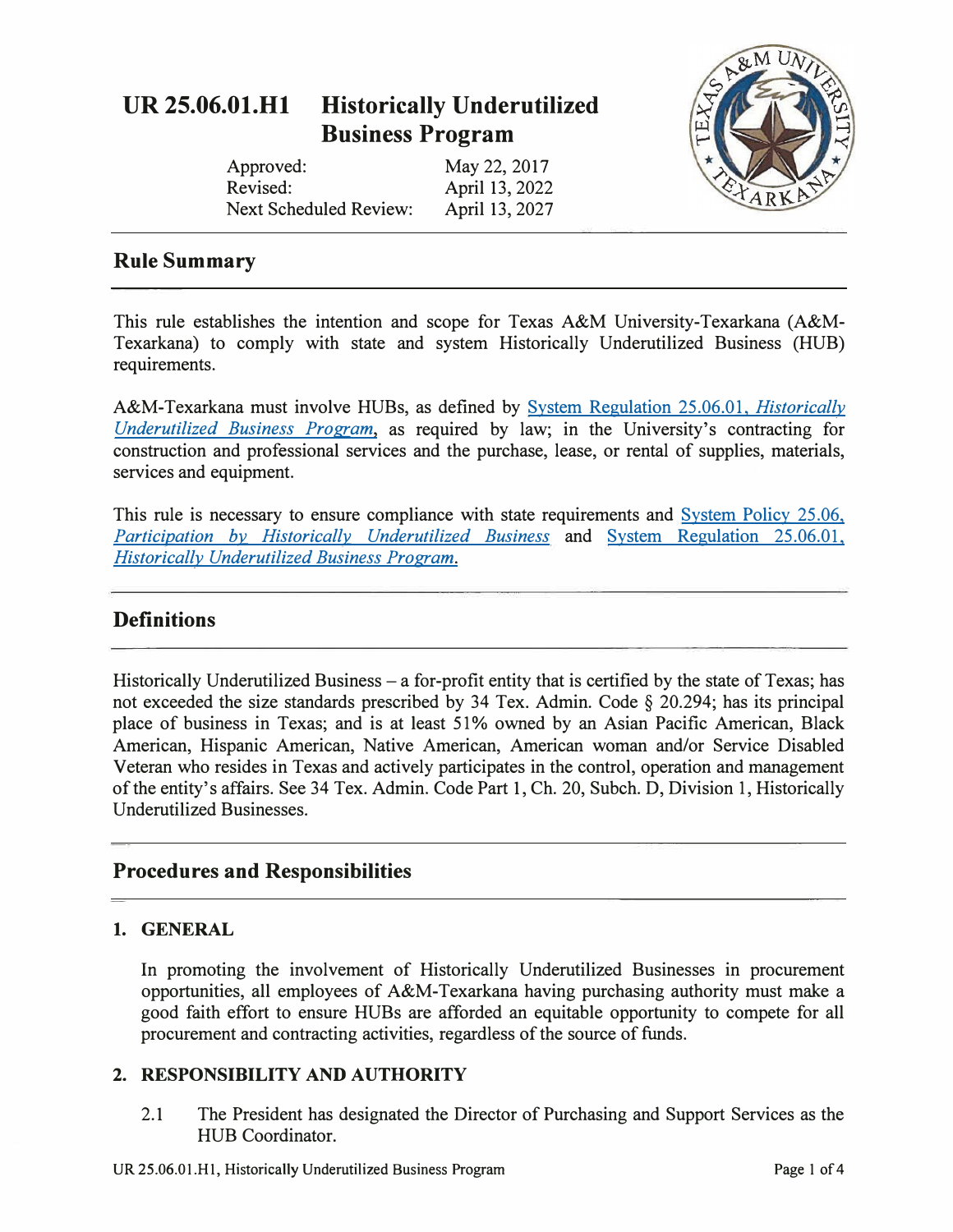- $2.2^{\circ}$ The HUB Coordinator will facilitate, promote and develop the HUB Program for A&M-Texarkana and carry out the requirements of state law, System Policy 25.06, Participation by Historically Underutilized Business and System Regulation 25.06.01, Historically Underutilized Business Program. In addition to requirements set forth by Texas Government Code and Texas Administrative Code (TAC), the HUB Coordinator will:
	- develop, implement and maintain a HUB education/training program to ensure that  $a)$ employees are aware of the HUB Program and good faith procurement efforts;
	- $b)$ report the progress of A&M-Texarkana's HUB program to the President or Vice President for Finance and Administration/Chief Financial Officer on at least a quarterly basis. The monthly progress report should provide adequate information to show the University's efforts;
	- c) promote and encourage HUB participation in all purchases and contractings, regardless of funding;
	- develop, implement and monitor the Mentor-Protégé Program;  $d)$
	- assist with the development of procurement specifications and evaluation of  $e)$ contracts for compliance;
	- develop and maintain a web page that provides information about the HUB  $f$ ) Program, as well as a link to the System eProcurement site;
	- g) examine bid specifications to ensure that HUBs have access and equal opportunity for procurement and contracting activities;
	- ensure that System Policy 25.06, Participation by Historically Underutilized h) Business, is referenced in invitations for bids, requests for proposals, or other purchase solicitation documents where subcontracting opportunities are probable, and follows the procedures set out therein for award and administration of all contracts with an expected value of \$100,000 or more.
	- review and amend procurement rules and procedures to ensure HUB compliance  $i)$ throughout the full spectrum of University procurement and contracting activities; and
	- develop and execute methods to provide for HUB Subcontracting Plan (HSP)  $\ddot{1}$ explanation, subcontractor and prime contractor introductions, and project requirements review, such as pre-bid conferences and other events.

#### 3. GOOD FAITH EFFORTS

 $3.1$ Bid opportunities will be made available through Purchasing & Support Services and Electronic State Business Daily (ESBD) websites. These sites will provide information on current and past bid opportunities and awards, and will serve as the HUB Program information source with the rules, information on HUB vendors, and HUB Subcontracting Plan.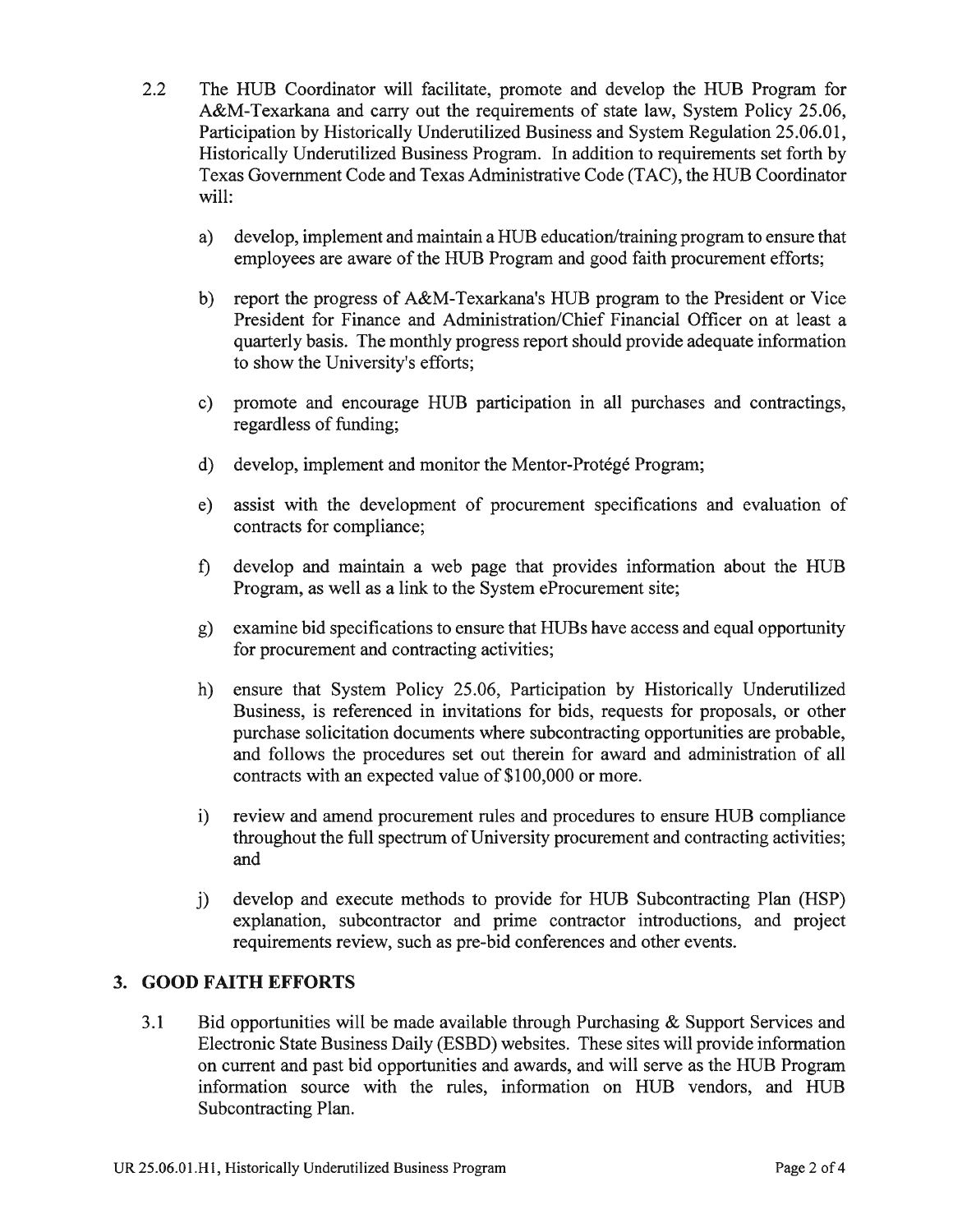- A&M-Texarkana will participate, plan, and assist in economic opportunity forums and  $3.2$ fairs within the North/Northeast Texas Region including, but not limited to, those sponsored by legislators, the Comptroller of Public Accounts, other A&M System members, other state agencies and institutions, and private business entities deemed beneficial to the A&M-Texarkana HUB Program.
- $3.3$ Opportunities will be made available for HUB vendors to present and/or deliver their business capabilities to the A&M-Texarkana Purchasing & Support Services Staff and university community, whenever possible.
- A&M-Texarkana must participate in the State of Texas HUB Mentor/Protégé Program 3.4 and must implement a Mentor Protégé Program in accordance with the Texas Government Code Section 2161.065.
- $3.5$ A&M-Texarkana must seek potential HUB vendors and assist in the certification process.

#### 4. REPORTING

- The President must develop an annual HUB performance plan and set annual HUB  $4.1$ goals for each fiscal year. The plan must show the strategic actions that will be implemented to achieve A&M-Texarkana's HUB performance objectives for the next fiscal year along with an estimated HUB goal that results from implementing the plan. This plan must also include an internal assessment of A&M-Texarkana's efforts during the previous two years. The President must report the plan and goal to the System Office of HUB & Procurement Programs prior to December 1st of each year.
- The Semi-Annual and Annual HUB Report will be submitted by the required deadline 4.2 set by the State of Texas as required by Texas Government Code Chapter 2161, Subchapter C.

## **Related Statutes, Policies, or Requirements**

Texas Government Code, Chapter 2161, Historically Underutilized Businesses

Title, 34 Texas Administrative Code, Part 1, Chapter 20, Subchapter D, Socio-Economic Program, Division 1, Historically Underutilized Businesses

System Policy 25.06, Participation by Historically Underutilized Business

System Regulation 25.06.01, Historically Underutilized Business Program

## **Contact Office**

**Purchasing and Support Services**  $(903)$  223-3053